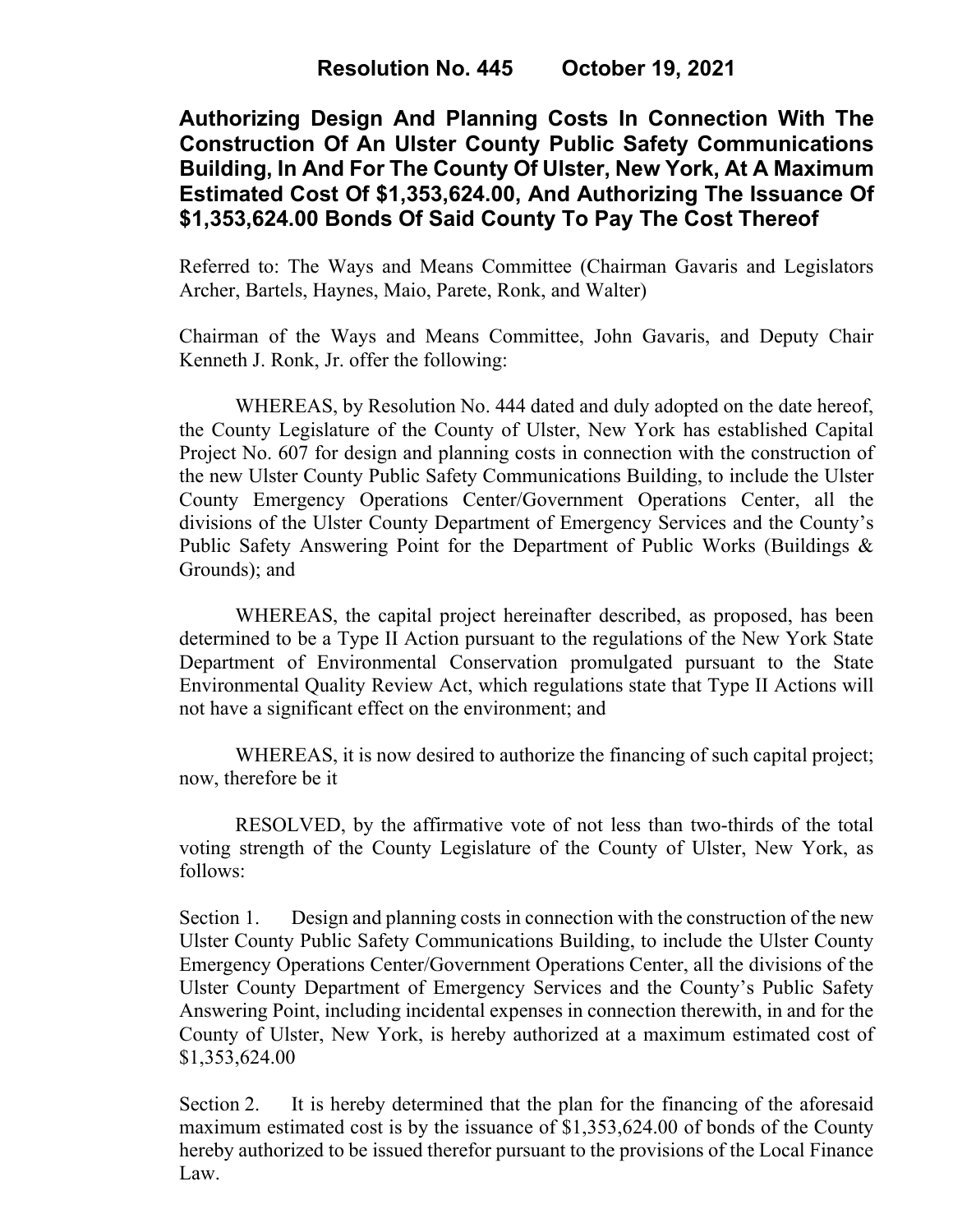#### **- Page 2 -**

# **Resolution No. 445 October 19, 2021**

## **Authorizing Design And Planning Costs In Connection With The Construction Of An Ulster County Public Safety Communications Building, In And For The County Of Ulster, New York, At A Maximum Estimated Cost Of \$1,353,624.00, And Authorizing The Issuance Of \$1,353,624.00 Bonds Of Said County To Pay The Cost Thereof**

Section 3. It is hereby determined that the period of probable usefulness of the aforesaid specific object or purpose is 5 years, pursuant to subdivision 62(2nd) of paragraph a of Section 11.00 of the Local Finance Law.

Section 4. The faith and credit of said County of Ulster, New York, are hereby irrevocable pledged for the payment of the principal of and interest on such bonds as the same respectively become due and payable. An annual appropriation shall be made in each year sufficient to pay the principal of and interest on such bonds becoming due and payable in such year. There shall annually be levied on all the taxable real property of said County, a tax sufficient to pay the principal of and interest on such bonds as the same become due and payable.

Section 5. Subject to the provisions of the Local Finance Law, the power to authorize the issuance of and to sell bond anticipation notes in anticipation of the issuance and sale of the bonds herein authorized, including renewals of such notes, is hereby delegated to the Commissioner of Finance, the chief fiscal officer. Such notes shall be of such terms, form and contents, and shall be sold in such manner, as may be prescribed by said Commissioner of Finance, consistent with the provisions of the Local Finance Law.

Section 6. All other matters except as provided herein relating to the serial bonds herein authorized including the date, denominations, maturities and interest payment dates, within the limitations prescribed herein and the manner of execution of the same, including the consolidation with other issues, and also the ability to issue serial bonds with substantially level or declining annual debt service, shall be determined by the Commissioner of Finance, the chief fiscal officer of such County. Such bonds shall contain substantially the recital of validity clause provided for in Section 52.00 of the Local Finance Law, and shall otherwise be in such form and contain such recitals, in addition to those required by Section 51.00 of the Local Finance Law, as the Commissioner of Finance shall determine consistent with the provisions of the Local Finance Law.

Section 7. The validity of such bonds and bond anticipation notes may be contested only if:

1) Such obligations are authorized for an object or purpose for which said County is not authorized to expend money, or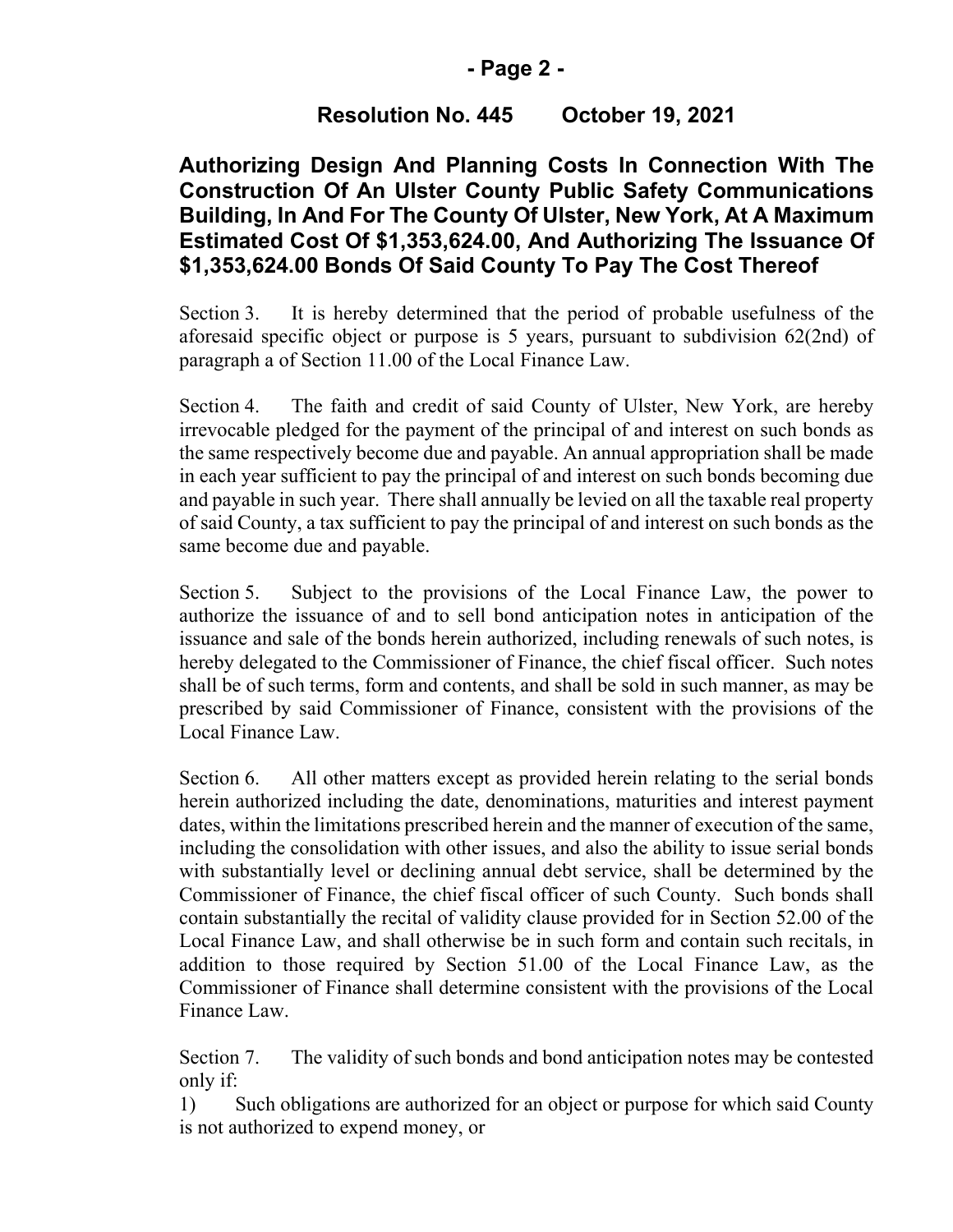#### **- Page 3 -**

# **Resolution No. 445 October 19, 2021**

## **Authorizing Design And Planning Costs In Connection With The Construction Of An Ulster County Public Safety Communications Building, In And For The County Of Ulster, New York, At A Maximum Estimated Cost Of \$1,353,624.00, And Authorizing The Issuance Of \$1,353,624.00 Bonds Of Said County To Pay The Cost Thereof**

2) The provisions of law which should be complied with at the date of publication of this resolution are not substantially complied with, and an action, suit or proceeding contesting such validity is commenced within twenty days after the date of such publication, or

3) Such obligations are authorized in violation of the provisions of the Constitution.

Section 8. This resolution shall constitute a statement of official intent for purposes of Treasury Regulations Section 1.150 2. Other than as specified in this resolution, no monies are, or are reasonably expected to be, reserved, allocated on a long term basis, or otherwise set aside with respect to the permanent funding of the object or purpose described herein.

Section 9. This resolution, which takes effect immediately, shall be published in summary form in the official newspaper(s) of such County, together with a notice of the Clerk of the County Legislature in substantially the form provided in Section 81.00 of the Local Finance Law,

and move its adoption.

#### ADOPTED BY THE FOLLOWING VOTE:

AYES: 22 NOES: 0 (1 Abstention: Legislator Litts)

Passed Committee: Ways and Means on October 19, 2021

FINANCIAL IMPACT: \$1,353,624.00 – ADDITIONAL CAPITAL APPRORPRIATION DOLLARS \$1,353,624.00 – SERIAL BOND REVENUE